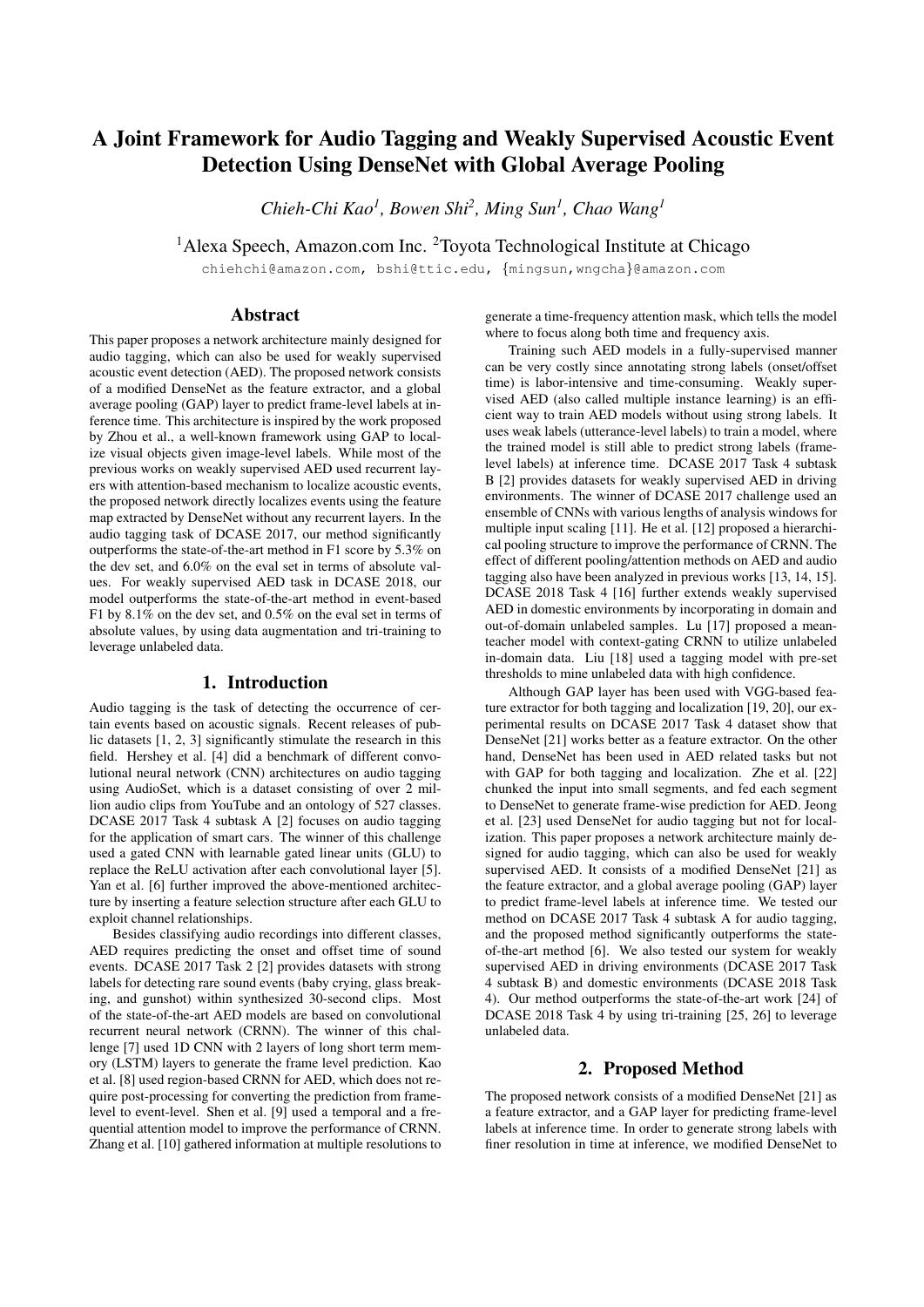

Figure 1: *System overview of the proposed architecture for weakly supervised AED.*

have less pooling operations to maintain the resolution in time of the extracted feature map. The exact network configurations we used are shown in Table 1. We used DenseNet-63 on DCASE 2017 Task 4 and DenseNet-120 on DCASE 2018 Task 4, and these architectures are chosen based on our experimental results on the dev set.

Given weak labels (i.e. utterance-level labels), the network can be trained under a multi-class classification setting. Since multiple events of different classes can happen within the same utterance, we use sigmoid as the activation function with binary cross-entropy for each class. We use the method proposed by Zhou et al. [27] to generate class activation maps (CAM) for predicting strong labels at inference time. The system overview is shown in Fig. 1. Given an input utterance, a high-level feature map  $F(T \times N \times K)$  can be extracted by DenseNet (i.e. input to the GAP layer), where  $T$ ,  $N$ ,  $K$  represent the dimension in time, feature, and channel. For each channel  $k$ , the GAP layer will generate a response  $G_k$ , which is the average of all features in channel  $k$ . These responses are further fed into a dense layer to predict the classification probability. For a given class  $c$ , the input to the sigmoid is  $S_c = \sum_k w_k^c G_k$ , where  $w_k^c$  is the weight in the final dense layer corresponding to class  $c$  for channel  $k$ . The utterance-level prediction for class c is  $y_c = sigmoid(S_c)$ .  $w_k^c$  controls the contribution of a given channel k to class c. The CAM for class  $c$  is defined as:

$$
M_c = \sum_k w_k^c F_k,\tag{1}
$$

where  $F_k$  is channel k of the high-level feature map F.

If one clip has utterance-level probability  $(y_c)$  greater than the utterance-level threshold  $(th_c^u,$  where u represents utterance) at inference time, it indicates the occurrence of target class c. We can use CAM to predict strong labels. We first convert the 2D CAM ( $T \times N$ ) to a 1D sequential signal (length  $T$ ) by taking the maximum value across the feature axis. Strong labels of class  $c$  are predicted by binary thresholding on the sequential signal with a frame-level threshold  $(th_c^f)$ . Note that the time resolution of the sequential signal is not the same as one frame in the input feature to the network (10 ms) due to pooling operations in the network. Both utterance-level and frame-level thresholds are set by optimizing the F1 score of weakly supervised AED on the development set.

| Layers          | DenseNet-63                         | DenseNet-120                     |  |
|-----------------|-------------------------------------|----------------------------------|--|
|                 | (for DCASE2017)                     | (for DCASE2018)                  |  |
| Convolution     | $7 \times 7$ conv, stride 2         |                                  |  |
| Dense Block (1) | $1 \times 1$ conv<br>$\times$ 3     | $1 \times 1$ conv<br>$\times 6$  |  |
|                 | $3 \times 3$ conv                   | $3 \times 3$ conv                |  |
| Transition (1)  | $1 \times 1$ conv                   |                                  |  |
|                 | $2 \times 2$ avg. pooling, stride 2 |                                  |  |
|                 | $1 \times 1$ conv<br>$\times 6$     | $1 \times 1$ conv<br>$\times$ 12 |  |
| Dense Block (2) | $3 \times 3$ conv                   | $3 \times 3$ conv                |  |
| Transition (2)  | $1 \times 1$ conv                   |                                  |  |
|                 | $2 \times 2$ avg. pooling, stride 2 |                                  |  |
| Dense Block (3) | $1 \times 1$ conv<br>$\times$ 12    | $1 \times 1$ conv<br>$\times 24$ |  |
|                 | $3 \times 3$ conv                   | $3 \times 3$ conv                |  |
| Transition (3)  | $1 \times 1$ conv, $2 \times 2$     | N/A                              |  |
|                 | avg. pool., stride 2                |                                  |  |
| Dense Block (4) | $1 \times 1$ conv<br>$\times 8$     | $1 \times 1$ conv<br>$\times$ 16 |  |
|                 | $3 \times 3$ conv                   | $3 \times 3$ conv                |  |
| GAP             | global avg. pooling                 |                                  |  |
| Classification  | 17D dense,                          | 10D dense,                       |  |
|                 | sigmoid                             | sigmoid                          |  |

Table 1: *DenseNet architectures for audio tagging and weakly supervised acoustic event detection. Note that each "conv" layer in dense blocks/ transition layers corresponds the sequence BN-ReLU-Conv. We set the growth rate to 32 as proposed in the original DenseNet [21]. Less pooling operations are used compared to the original DenseNet in order to have finer resolution in time.*

## 3. Experimental Setups

We tested our method on DCASE 2017 Task 4 [2] and DCASE 2018 Task 4 [16]. Both of these two datasets are subsets of AudioSet [1]. The audio clips are mono-channel and sampled at 44.1k Hz with a maximum duration of 10 seconds. We decompose each clip into a sequence of 25 ms frames with a 10 ms shift. 64 dimensional log filter bank energies (LFBEs) are calculated for each frame, and we aggregate the LFBEs from all frames to generate the input spectrogram. Note that we train all models in this work from scratch without any pre-training using external datasets, which is complied with task rules of DCASE Challenge.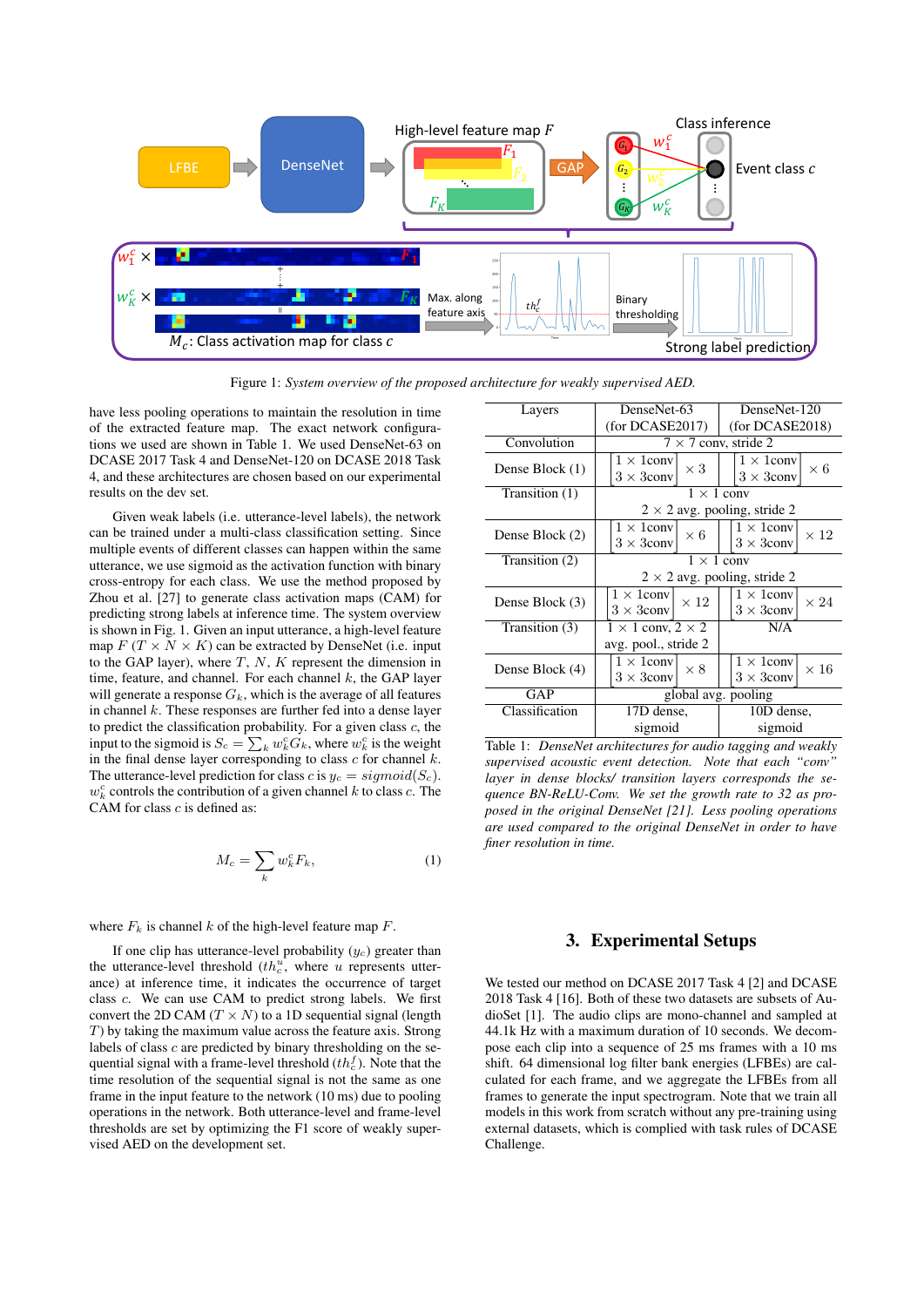#### 3.1. DCASE 2017 Task 4

There are two subtasks in this challenge: (A) audio tagging, (B) weakly supervised AED. It contains 17 classes of warning and vehicle sounds related to driving environments. The training set has only weak labels denoting the presence of events, and strong labels with timestamps are provided in dev/eval sets for evaluation. There are 51,172, 488, and 1,103 samples in train, dev, and eval sets, respectively. We use the same metrics used in the challenge to evaluate our method. For audio tagging, classification F1 score is used; for weakly supervised AED, we use segment-based F1 score [28], and the length of segments is set to 1 second.

We train DenseNet-63 model shown in Table 1 with adaptive momentum (ADAM) optimizer and the initial learning rate is set to 0.01. The training is stopped when the classification F1 score on the dev set has stopped improving for 20 epochs. We further finetune the model for 10 epochs with decreasing the learning rate to 0.001. The size of minibatch is set to 200. For the results shown in the paper on DCASE 2017, we use an ensemble of 5 models by taking the average of output probabilities. These 5 models are trained using the same hyperparameters, and the only difference between them is the randomness in weight initialization and the data shuffling during training.

### 3.2. DCASE 2018 Task 4

Task 4 of DCASE 2018 challenge consists of detecting onset/offset timestamps of sound events using audio with both weakly labeled data and unlabeled data. It contains 10 classes of audio events in domestic environments (e.g. Speech, Dog, Blender, etc.) There are three different sets of training data provided: weakly labeled data, in-domain unlabeled data and outof-domain unlabeled data. Weakly labeled training set contains 1,578 clips with 2,244 occurrences with only utterance-level labels. The in-domain unlabeled training set contains 14,412 clips of which the distribution per class is close to the labeled set. In addition, the unlabeled out-of-domain training set is composed of 39,999 clips from classes not considered in this task. Note that event-based F1 is chosen by the challenge organizer as the evaluation metric, which is different from the segment-based F1 used in DCASE 2017 task 4B.

To utilize the unlabeled in-domain data, we use the tritraining proposed for audio tagging tasks in [26]. The idea of tri-training is similar to self-training, which takes advantage of a model trained with labeled data only to assign pseudo-labels to unlabeled data. Instead of relying on one model for pseudolabeling, we train three independent models. To update one of those three models, an unlabled clip gets a pseudo-label and is added into the training set if the other two models predict the same label with high confidence on the clip. Generating pseudolabels using consensus of multiple models mitigates mistakes made by a specific model. One caveat of tri-training is that multiple models should differ such that the prediction of individual models complement each other. Although the training set is bootstrapped three times for training three models in [26], we use the same training set while initializing models with different random seeds rather than bootstrapping. We find such practice leads to better performance which might be due to the limited amount of labeled data.

While predicting pseudo-labels of unlabeled data, we only infer utterance-level label. Model is trained with ADAM optimizer with an initial learning rate of 0.001 for 30 epochs, and the learning rate is reduced by half every 10 epochs. We chose

| Classification F1              | Dev $(\%)$ | Eval $(\%)$ |
|--------------------------------|------------|-------------|
| Xu et al. $[5]$ (ranked 1st)   | 57.7       | 55.6        |
| Lee et al. $[11]$ (ranked 2nd) | 57.0       | 52.6        |
| Iqbal et al. [29]              | N/A        | 58.6        |
| Wang et al. [14]               | 53.8       | N/A         |
| Yan et al. $[6]$               | 59.5       | 60.1        |
| Ours                           | 64.8       | 66.1        |

Table 2: *Results on DCASE 2017 task 4A: audio tagging for smart cars*

| Segment-based F1               | Dev $(\%)$ | Eval $(\%)$ |
|--------------------------------|------------|-------------|
| Lee et al. $[11]$ (ranked 1st) | 47.1       | 55.5        |
| Xu et al. $[5]$ (ranked 2nd)   | 49.7       | 51.8        |
| Iqbal et al. [29]              | N/A        | 46.3        |
| Wang et al. [14]               | 46.8       | N/A         |
| Yan et al. $[6]$               | 51.3       | 55.1        |
| He et al. [12]                 | 46.5       | 53.4        |
| Ours                           | 49.9       | 49.4        |

Table 3: *Results on DCASE 2017 task 4B: weakly supervised AED for smart cars*

the best weights out of 30 epochs based on classification F1 on the dev set. The batch size is set to 48 due to GPU memory constraints. We also augment the labeled data by doing (1) circular shifting audio at a random timestep (2) randomly mixing two audio clips. When two clips are mixed, their labels are also merged. The number of labeled audio in augmented dataset is increased to 3,578. Only in-domain labeled data are used for pseudo-labeling in tri-training. For post-processing, we apply median filtering on the output segmentation mask, and the filter size per event is tuned based on event-based F1 on the dev set.

#### 4. Experimental Results

#### 4.1. Audio Tagging

Table 2 shows the classification F1 for the audio tagging subtask in DCASE 2017 task 4 on the development set and the evaluation set. While most of the previous works of joint framework for audio tagging and weakly supervised AED use attention mechanism (e.g. gated CNN [5], attention by capsule routing [29], region-based attention [6], etc.), our method without any attention mechanism performs the best in audio tagging. The proposed method outperforms the state-of-the-art method [6] in F1 score by 5.3% on the dev set, and 6.0% on the eval set. Based on these results, we argue that attention mechanism may not be necessary for audio tagging.

#### 4.2. Weakly Supervised AED

DCASE 2017: Table 3 shows the segment-based F1 for the weakly supervised AED subtask in DCASE 2017 task 4 on the development set and the evaluation set. Although our method performs well on the audio tagging subtask, it does not outperform state-of-the-art methods in the weakly supervised AED subtask. We suspect that the lack of attention mechanism may cause this performance gap in weakly supervised AED. Exploring adding attention mechanism to our current model would be our future work. We plan to explore whether it can improve the performance on weakly supervised AED, and how it impacts the performance on audio tagging.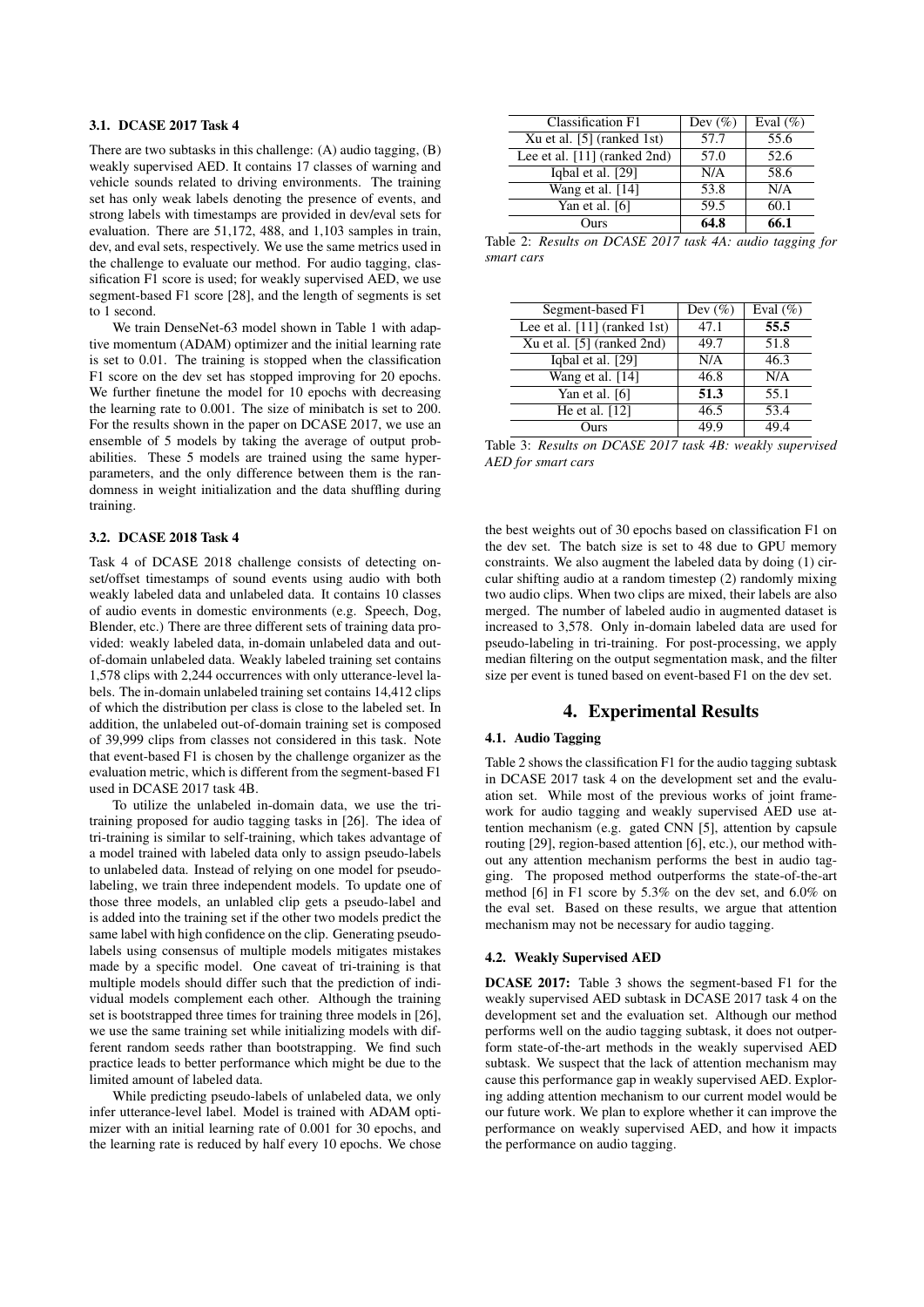| Event-based F1                | Dev $(\%)$ | Eval $(\%)$ |
|-------------------------------|------------|-------------|
| Lu et al. $[17]$ (ranked 1st) | 25.9       | 32.4        |
| Liu et al. [18] (ranked 2nd)  | 51.6       | 29.9        |
| Kong et al. [30] (ranked 3rd) | 26.7       | 24.0        |
| Dinkel et al. [24]            | 36.4       | 32.5        |
| Durs)                         |            | 33.0        |

Table 4: *Results on DCASE 2018 task 4: weakly supervised AED in domestic environments*

| Event-based F1                 | Dev $(\%)$ | Eval $(\%)$ |
|--------------------------------|------------|-------------|
| Labeled data only              | 34.9       | 25.8        |
| $+$ data aug.                  | 42.0       | 29.5        |
| $+$ data aug. & unlabeled data | 44.5       | 33.0        |

Table 5: *Ablation study of data augmentation methods on DCASE 2018 task 4*

DCASE 2018: We also tested our method on DCASE 2018 task 4, and the results are shown in Table 4. Different from the results on DCASE 2017 task 4, our method outperforms the state-of-the-art method [24] in event-based F1 by 8.1% on the dev set, and 0.5% on the eval set. In order to know which part gives us the performance gain, we did an ablation study on this task. As shown in Table 5, data augmentation (cicular shifting and clip mixing) plays an important role, which might be due the amount of labeled training data is limited given model architecture is relative complicated. On top of that, using tri-training provides additional boost, which is complementary to data augmentation. For tri-training, we use an ensemble of six models, which consists of three models trained on labeled data only, and three models trained on both labeled data and in-domain unlabeled data. If only labeled data are used, we use an ensemble of three models. Note that the gap between dev and eval set, which is also observed in [24, 30, 18], might be due to the disparity of distribution of two sets.

## 5. Ablation Study

#### 5.1. Feature extractor

To investigate the performance of different feature extractors, we experimented with different architectures to generate the high-level feature map. Three different types have been tested: VGG [31], ResNet [32], and DenseNet [21]. We modified each architecture to have similar number of parameters for fair comparison. For VGG, the architecture is similar to the ConvNet configuration D in [31] with only 4 blocks and 9 conv layers. For ResNet, the architecture is similar to ResNet-18 in [32] with less number of filters in each block (from [64, 128, 256, 512] to [28, 56, 112, 224]). For DenseNet, the architecture is described as DenseNet-63 in Table 1. The number of parameters of VGG, ResNet, DenseNet are 2.33M, 2.71M, and 2.34M. Table 6 shows the results on DCASE 2017 task 4 development set. Note that all these results are based on ensemble of 5 models, which is the same setup as described in Sec. 3.1. As shown in Table 6, DenseNet outperforms VGG and ResNet on both audio tagging (classification F1) and weakly-supervised AED (segment-based F1). Based on these results, we chose DenseNet as the feature extractor through our experiments.

| VGG<br>63.5      | 48.9 |
|------------------|------|
|                  |      |
| ResNet<br>62.4   | 48.9 |
| 64.8<br>DenseNet | 49.9 |

Table 6: *Ablation study of different feature extractors on DCASE 2017 task 4 development set.*

|                    |         | Evaluation F1 $(\%)$ |        |             |
|--------------------|---------|----------------------|--------|-------------|
| Event              | # clips | label                | + data | + data aug. |
|                    |         |                      | aug.   | &unlabeled  |
| Dog                | 214     | 13.0                 | 17.3   | 20.9        |
| Alarm/bell/ringing | 205     | 24.4                 | 30.2   | 37.5        |
| Speech             | 550     | 42.6                 | 44.7   | 44.4        |
| Blender            | 134     | 13.4                 | 18.7   | 19.1        |
| Frying             | 171     | 42.7                 | 45.0   | 41.6        |
| <b>Dishes</b>      | 184     | 15.5                 | 24.2   | 26.6        |
| Running water      | 343     | 15.0                 | 17.0   | 25.0        |
| Cat                | 173     | 9.5                  | 17.7   | 21.1        |
| Vacuum cleaner     | 167     | 37.4                 | 33.6   | 45.1        |
| Electric shaver    | 103     | 44.2                 | 46.4   | 48.6        |

Table 7: *Class-wise ablation study on DCASE 2018 task 4*

#### 5.2. Class-wise performance for weakly-supervised AED

To disentangle the effects of data augmentation and using unlabeled data, we did a further class-wise ablation study (see Table 7). Most events benefit from the both methods. As shown in Table 7, data augmentation helps detection of "dishes" and "cat" sound the most. We notice those events are generally short and are the foreground sounds in the original audio. Mixing audios provides richer background noise which helps the model disentangling the foreground sound from other sound. The gain brought by employing unlabeled data is related to the amount of labeled data, as we don't see large improvement from the "speech" event that has the largest amount of labeled data. Additionally, it is potentially related to the difficulty of detecting certain events. As some events are harder to detect (e.g., alarm/bell/ringing, running water) potentially due to the low loudness, ambiguity of definition and large variation, larger amount of training data are required to achieve high performance.As a consequence, those events generally benefit more from the ways of increasing data amount including our semisupervised approach and data augmentation.

## 6. Conclusions

This paper proposes a network architecture mainly designed for audio tagging, which can also be used for weakly supervised AED. Different from most of the previous works on weakly supervised AED that use recurrent layers with attention-based mechanism to localize acoustic events, the proposed network directly localizes events using the feature map extracted by DenseNet without any recurrent layers. In the audio tagging task of DCASE 2017 [2], our method significantly outperforms the state-of-the-art method [6] by 5.3% on the dev set, and 6.0% on the eval set in F1 score. For weakly supervised AED task in DCASE 2018 [16], our model outperforms the state-of-the-art method [24] by using data augmentaion and tri-training [26] to leverage unlabled data.